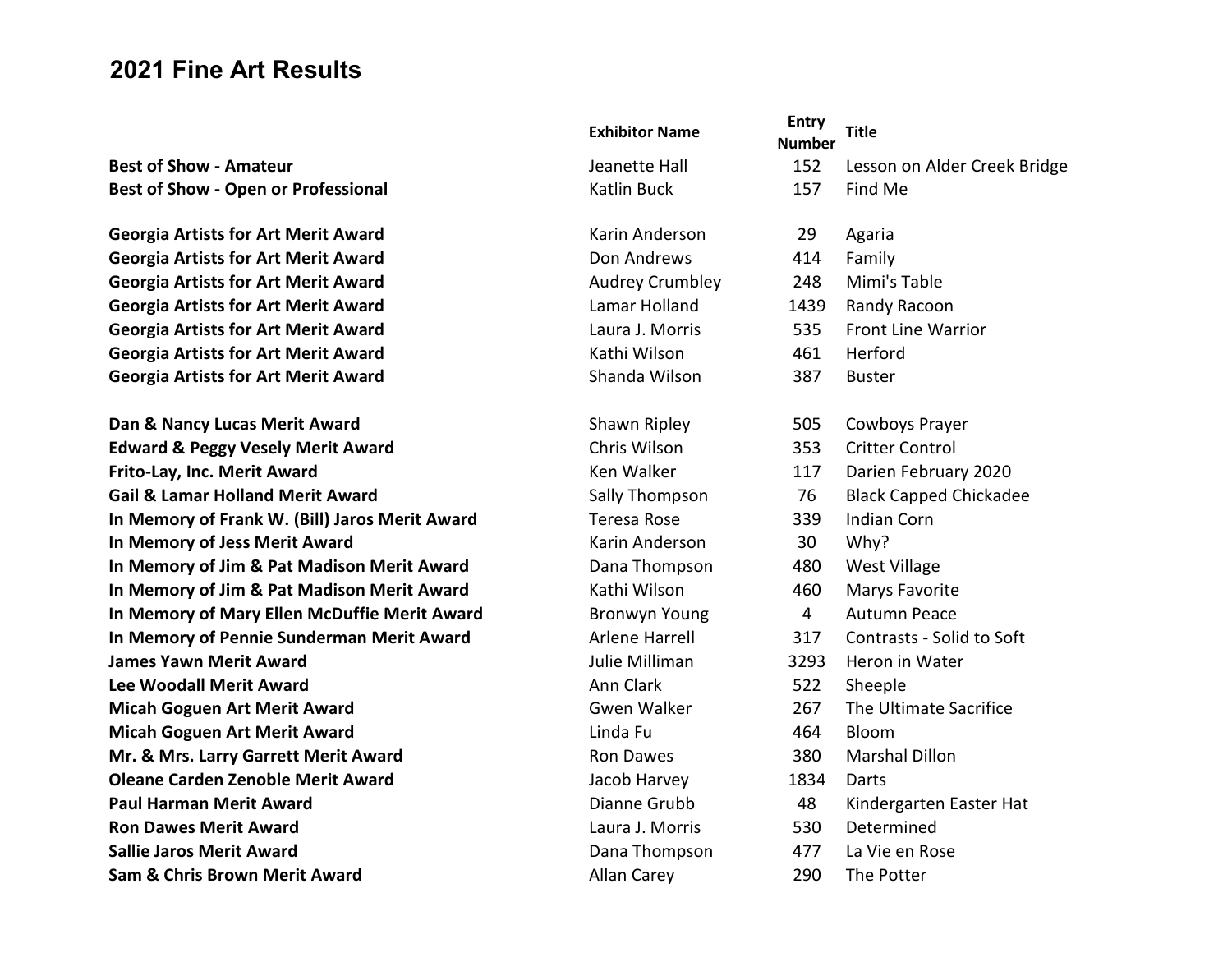Savanna & Matt Zenoble Merit Award Micah Goguen 445 Dance of the Hours Susan Verrochi Merit Award Lata Fields 496 Remo Susan Verrochi Merit Award Lata Fields 497 The Shepherdess The Painted Door Art Gallery Merit Award **Ava Blazi** Ava Blazi 259 Golf Anthem Tom & Lora Arledge Merit Award **Mateuber 2008** Madelyn Wharton 248 Fruit of the Vine Tom & Lora Arledge Merit Award **Mateur Account Account Avare Madelyn Wharton** 140 Blue Notes Tom & Lora Arledge Merit Award **Susan Verrochi** 329 Even Corona Can't Stop Crime Warner Robins ENT Associates Merit Award **Andrea Kindl** Andrea Kindl 36 Fall-Applenty Warner Robins ENT Associates Merit Award **Miriam Rowell** 418 The Price Is Up Wednesday Art Group Merit Award **Debbie Anderson** 373 The Visitors Wednesday Art Group Merit Award **Miriam Rowell** All Allem Herice Is Up and Miriam Rowell 418 The Price Is Up

Catherine Collver Purchase Award **Christine Martinelli** 39 Peeking Through the Flowers David & Lynn Morley Purchase Award **Andy Smith 1996** Andy Smith 702 Amelia Oak **Davis & Diane Cosey Purchase Award Chris Wilson 2478 Hope** Georgia National Fair Purchase Award **Wanda Woodcock** A69 Ogeechee Swamp Georgia National Fair Purchase Award Wanda Woodcock 470 Peace on the Ogeechee River Ikner Purchase Award Clint Samples 213 Summer Sanctuary In Memory of Tami & Jess Purchase Award Gloria Toelle 3315 Cat Mug Jim & Diana McClarnon Purchase Award **Edna Garrett** 398 My First Camera **Jim & Sue Lay Purchase Award Phyllis Six Pierce** 118 I See Sunshine John & Jennifer Garlock Purchase Award **Ron Biffle Ron Biffle Ron Biffle** 873 Insect Pierced Apple Bowl Joy & Ken Raynor Purchase Award **Nancy Lucas** Nancy Lucas **99** Peaches a'plenty Kathi & Ted Wilson Purchase Award **Linda Full Linda Full and Accommon Accommon Contract** Bloom Lee & Melanie Hyatt Purchase Award **Rocky Wade** All 2 Santa's Short Run Hauler **Micah Goguen Art Purchase Award Susan Verrochi** Susan Verrochi 330 Morning Coffee Miriam Rowell Purchase Award Lee Woodall 529 Scroddleware Bowl Mr. & Mrs. Larry Garrett Purchase Award Miriam Rowell All All All Beady to Ride **Oleane Carden Zenoble Purchase Award School Cardy Cardy Constrained August 2028** Flowering Urn Pruett Air Cond. HOT! Purchase Award Lee Woodall 526 Construction - Deconstruction Sallie & Mike Jaros Purchase Award New York Horse Kathi Wilson New York 459 White Horse Sandy Kusuda Purchase Award **Kathi Wilson** Kathi Wilson **1986 - Award Award Award Kathi Wilson** 455 Extra Terrestrial Savanna Hendrix Zenoble Purchase Award **Micah Goguen** 438 That Kind of Day **Tim & Linda Gerard Purchase Award Community Community** Ann Clark 518 Peace and Quiet T. Rex Parkerson Purchase Award **Billy Dykes** 275 Bonnie's Bowl

- 
- 
- 
- 
- 
- 
- 
- 
- 
- 
- 
- 
- 
- 
- 
- 
- 
-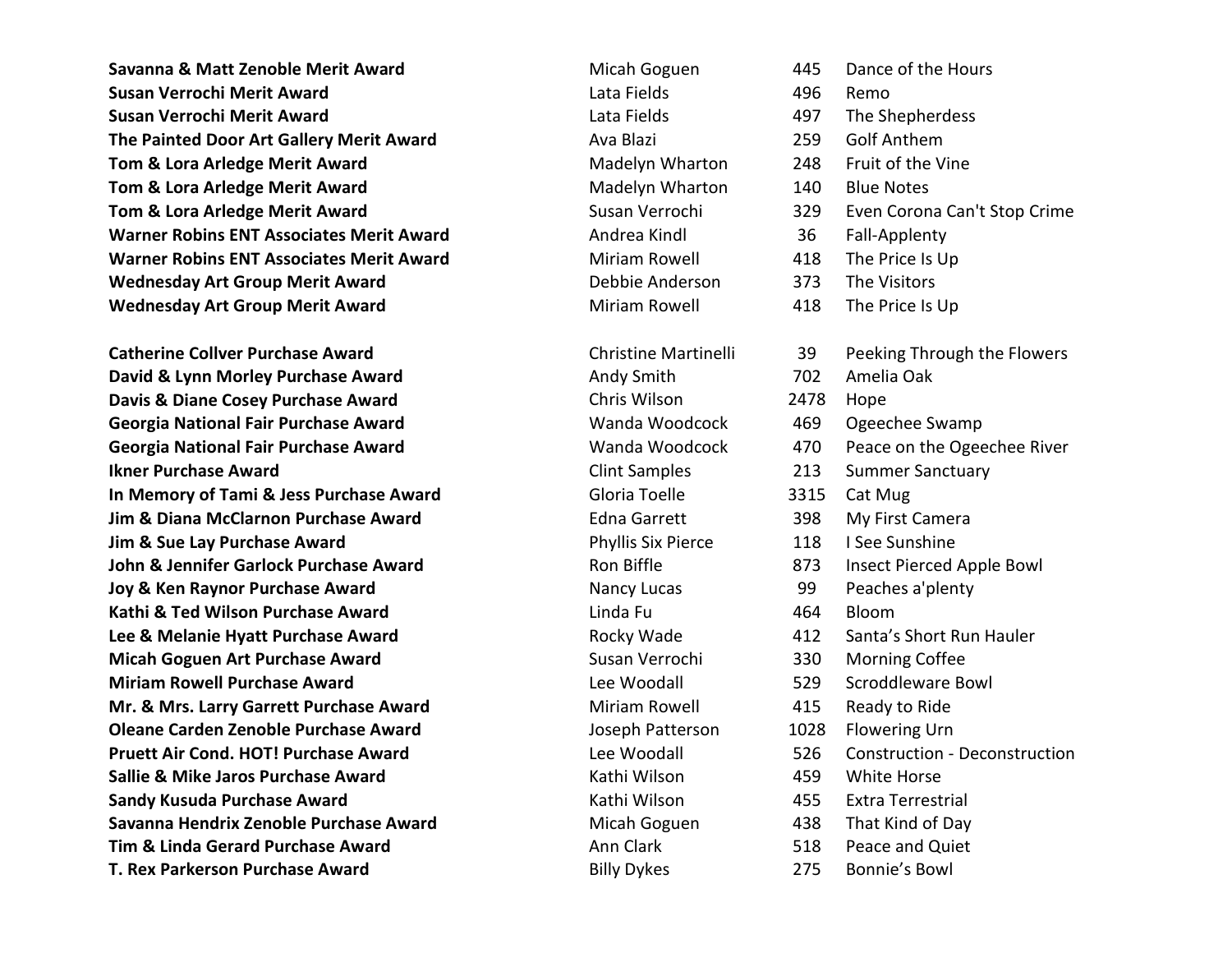| <b>Warner Robins ENT Associates Purchase Award</b> | Mitchell Kilby |      | 1016 Walnut Bowl    |
|----------------------------------------------------|----------------|------|---------------------|
| Wesley & Breana Garlock Purchase Award             | Jim Mitchell   | -227 | <b>Opulent Flow</b> |

# Fine Art - Amateur

# Fine Crafts - Amateur

| <b>Class and Class Description</b> | <b>Place Exhibitor Name</b> | Entry<br><b>Number</b> | <b>Title</b>  |
|------------------------------------|-----------------------------|------------------------|---------------|
| 01 - Basketry                      | 1 Susan Avery               | 12                     | <b>SNA204</b> |
| 01 - Basketry                      | 2 Susan Avery               | 10                     | <b>SNA207</b> |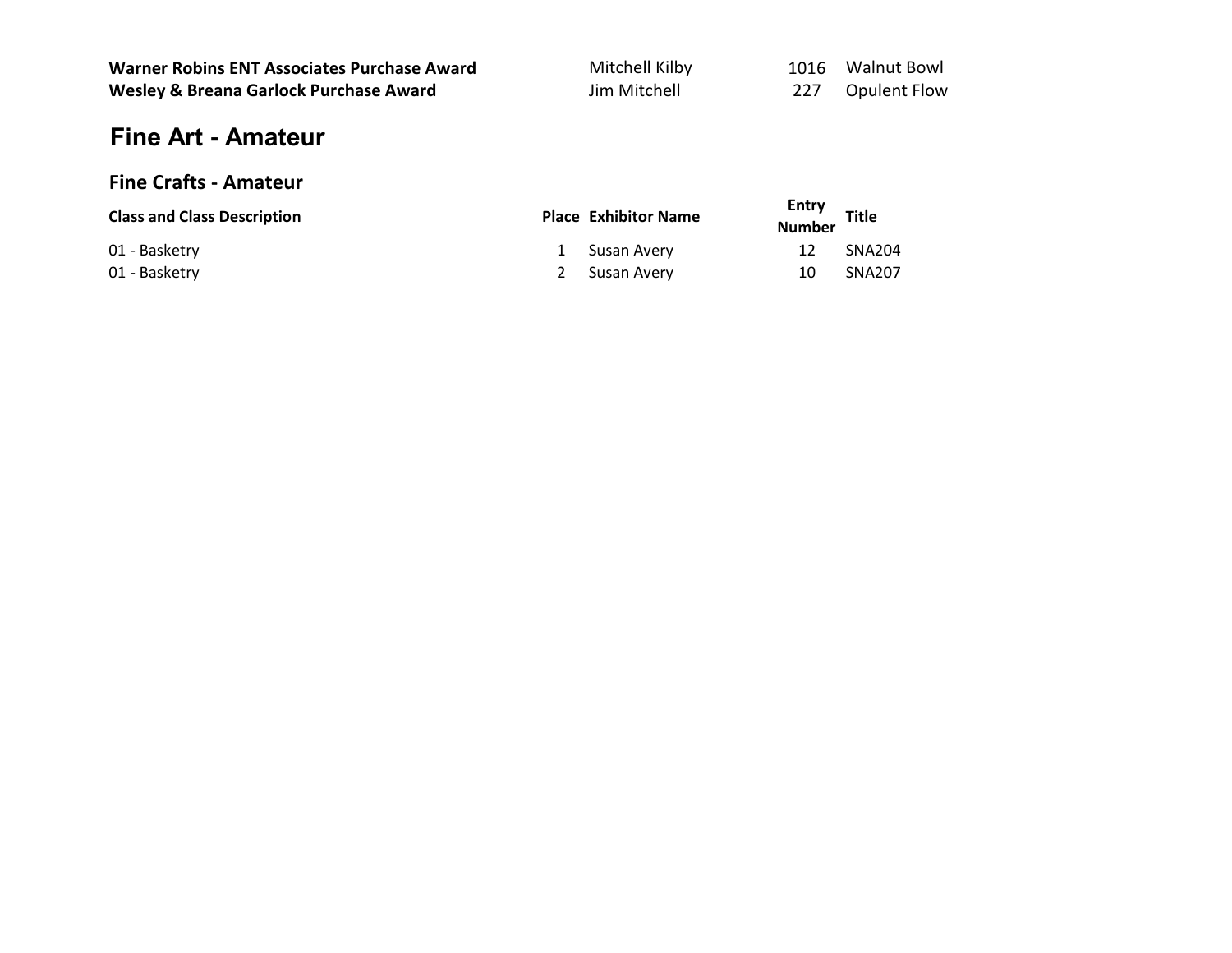- 
- 
- 
- 
- 
- 
- 06 Pottery and Glass Theorem 2008 1 Karen Fleming 2008 18 Fly Away
- 
- 06 Pottery and Glass Theorem 2008 19 April 2008 19 April 2008 19 April 2008 19 April 2009 19 April 2009 19 Chickadee

### Miniatures - Amateur

# Entry Class and Class Description **Place Exhibitor Name**

- 
- 
- 
- 
- 
- 

### Paintings - Amateur

### Class and Class Description **Place Exhibitor Name** Place Exhibitor Name

- 01 Painting on Canvas or Panel 1 Brenda Hancock 495 Four Generations Canvas or Panel 1 Brenda Hancock
- 01 Painting on Canvas or Panel 2 Carol Gerbing 2
- 01 Painting on Canvas or Panel 3 Melanie Handy 3
- 02 Painting on Paper or Watercolor Canvas 1 Jeanette Hall
- 02 Painting on Paper or Watercolor Canvas 2 Mary Nevins
- 02 Painting on Paper or Watercolor Canvas 3 Gloria Hall
- 03 Other Two Dimensional 1 and 197 Tide in the Affairs of Moms in the Affairs of Moms in the Affairs of Moms in the Affairs of Moms in the Affairs of Moms in the Affairs of Moms in the Affairs of Moms in the Affairs of M
- 03 Other Two Dimensional 2 Hilary Ellwood
- 03 Other Two Dimensional 3 Robbyn Tilleman 294 Flower Pitcher
- out a set of the set of the set of the set of the set of the set of the set of the set of the set of the set o<br>
a set of the set of the set of the set of the set of the set of the set of the set of the set of the set of t
	-
	-
	-
	-
	-
	-
	-
	-

- 
- 
- 
- 
- 
- 02 Miniature 3-D **3** Dianne Grubb 52 Starr's Mill

- 
- 
- 
- 
- 
- 
- 
- 
- 
- 
- 02 Fiber 1 Angela Trenchik 411 Under the Gold Dome
- den and the Carol Gerbing 1 Carol Gerbing 25 Fairy Garden 20 Fairy Garden 20 Fairy Garden 20 Fairy Garden 20 Fairy Garden 20 Fairy Garden 20 Fairy Garden 20 Fairy Garden 20 Fairy Garden 20 Fairy Garden 20 Fairy Garden 20 F
- 05 Mixed Media 1 Dan Lucas 1 Dan Lucas 130 I Get Your Point
- 05 Mixed Media 2 Megumi Todd 74 Girl with Pearl Earbuds
- 05 Mixed Media 3 Phyllis Six Pierce 118 I See Sunshine
	-
- 06 Pottery and Glass 2 Karen Fleming 20 At Your Service
	-

# Number Title

- 01 Miniature 2-D **1 Megan Salter** 210 Moonlight Flight
- 01 Miniature 2-D 2 Heather Smith 341 Peanut Butter
- 01 Miniature 2-D **3 Megan Salter** 2011 Avocado Still Life
- 02 Miniature 3-D **1 Dianne Grubb** 53 Auchumpkee Creek Bridge
- 02 Miniature 3-D 2 Dianne Grubb 51 Georgia Peach
	-

| <b>Entry</b><br><b>Number</b> | <b>Title</b>                 |
|-------------------------------|------------------------------|
| 495                           | <b>Four Generations</b>      |
| 24                            | <b>Fanticy Ride</b>          |
| 391                           | Beau Cygne "Beautiful Swan"  |
| 152                           | Lesson on Alder Creek Bridge |
| 426                           | Tree of Dreams               |
| 443                           | <b>Backyard Friend</b>       |
| 197                           | Tide in the Affairs of Moms  |
| 168                           | Provence lavender field      |
| ากเ                           | ويمطمئن والمتناع             |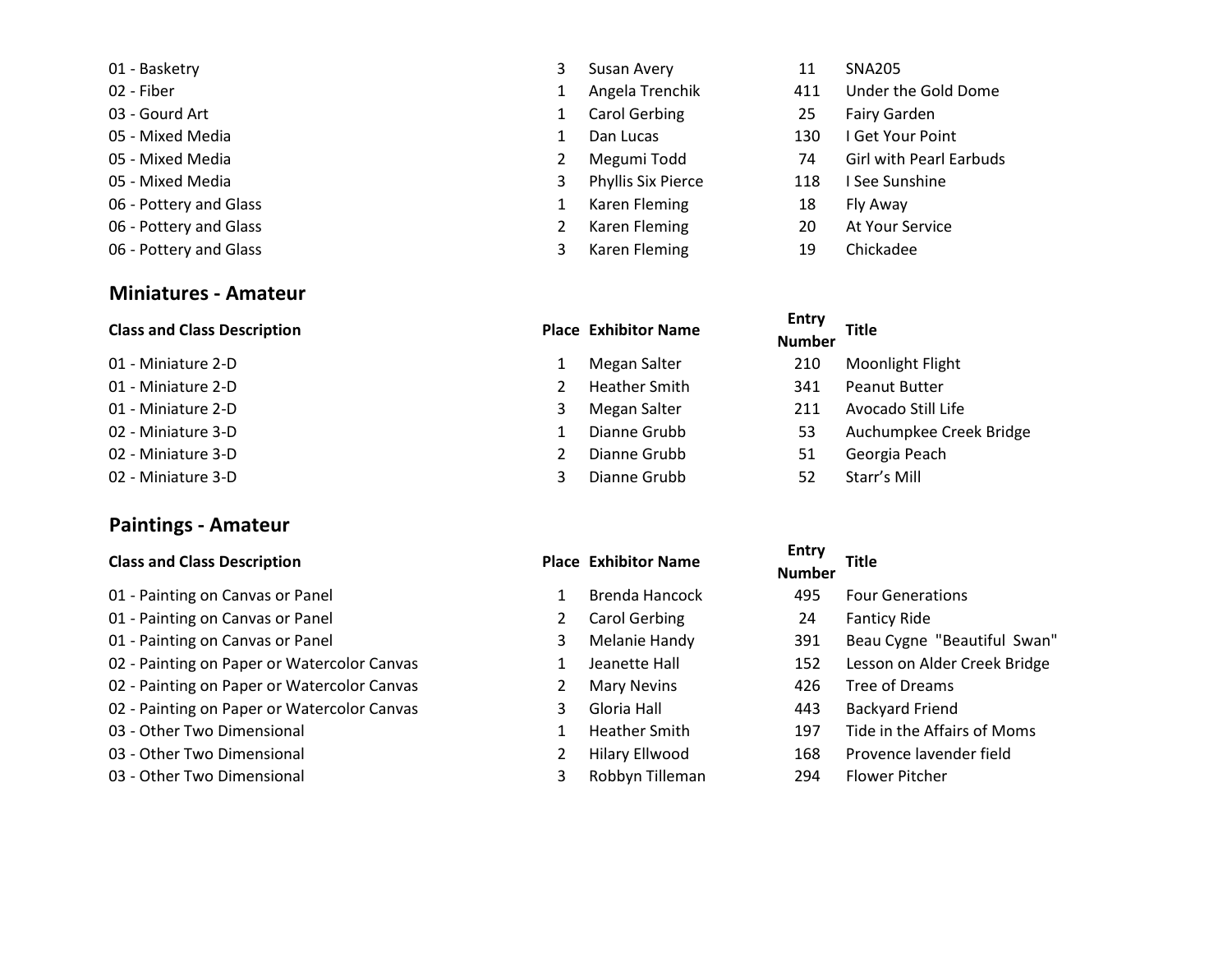### Sculpture - Amateur

Class and Class Description **Place Exhibitor Name** No Entries

E<sup>riuy</sup> Title<br>Number

# Special Categories - Amateur

- 01 Georgia National Fair 02- The Livestock Show 02- The Livestock Show 02- The Livestock Show
- 

# Selected Feature - Amateur

### Class and Class Description **Place Exhibitor Name**

- 
- 
- 
- 
- 02 2-D Present 2 Audrey Crumbley
- 
- 
- 

| <b>Class and Class Description</b> |   | <b>Place Exhibitor Name</b> | <b>Entry</b><br><b>Number</b> | <b>Title</b>           |
|------------------------------------|---|-----------------------------|-------------------------------|------------------------|
| 01 - Georgia National Fair         | 1 | <b>Christine Reynolds</b>   | 321                           | Fair Lights the Sky    |
| 01 - Georgia National Fair         |   | Teresa Rose                 | 333                           | <b>Carousel Horses</b> |
| 02- The Livestock Show             |   | <b>Christine Reynolds</b>   | 320                           | Horsing Around         |
| 02- The Livestock Show             |   | Linda Lambert               | 310                           | Rooster                |
| 02- The Livestock Show             | 3 | Teresa Rose                 | 334                           | #20719                 |
| 03 - Wildlife                      |   | Paul Harman                 | 145                           | Majestic Zebra         |
| 03 - Wildlife                      |   | Megan Salter                | 212                           | <b>Cedar Waxwing</b>   |
| 03 - Wildlife                      |   | Sharon Smith                | 435                           | <b>Morning Stroll</b>  |

- 
- 
- 
- 02 2-D Present 2008 2009 10 Blue Notes 2009 10 Blue Madelyn Wharton
	-
	-
- 03 2-D Future 1 Christine Reynolds
- 03 2-D Future 2 Debbie Nicoletti

| <b>Class and Class Description</b> | <b>Place Exhibitor Name</b> | <b>Entry</b><br><b>Number</b> | <b>Title</b>                  |
|------------------------------------|-----------------------------|-------------------------------|-------------------------------|
| 01 - 2-D Past                      | Robbyn Tilleman             | 295                           | The City Was So Hot it Melted |
| 01 - 2-D Past                      | Arlene Harrell              | 316                           | Isolation                     |
| 01 - 2-D Past<br>3                 | Vicki Shaw                  | 384                           | <b>Masked Screams</b>         |
| 02 - 2-D Present                   | Madelyn Wharton             | 140                           | <b>Blue Notes</b>             |
| 02 - 2-D Present                   | Audrey Crumbley             | 406                           | My Corona: Alone, Not Lonely  |
| 02 - 2-D Present<br>3              | Lynn Morley                 | 468                           | Choices                       |
| 03 - 2-D Future                    | <b>Christine Reynolds</b>   | 323                           | The UnMasking Reveal          |
| 03 - 2-D Future                    | Debbie Nicoletti            | 533                           | <b>Get Together</b>           |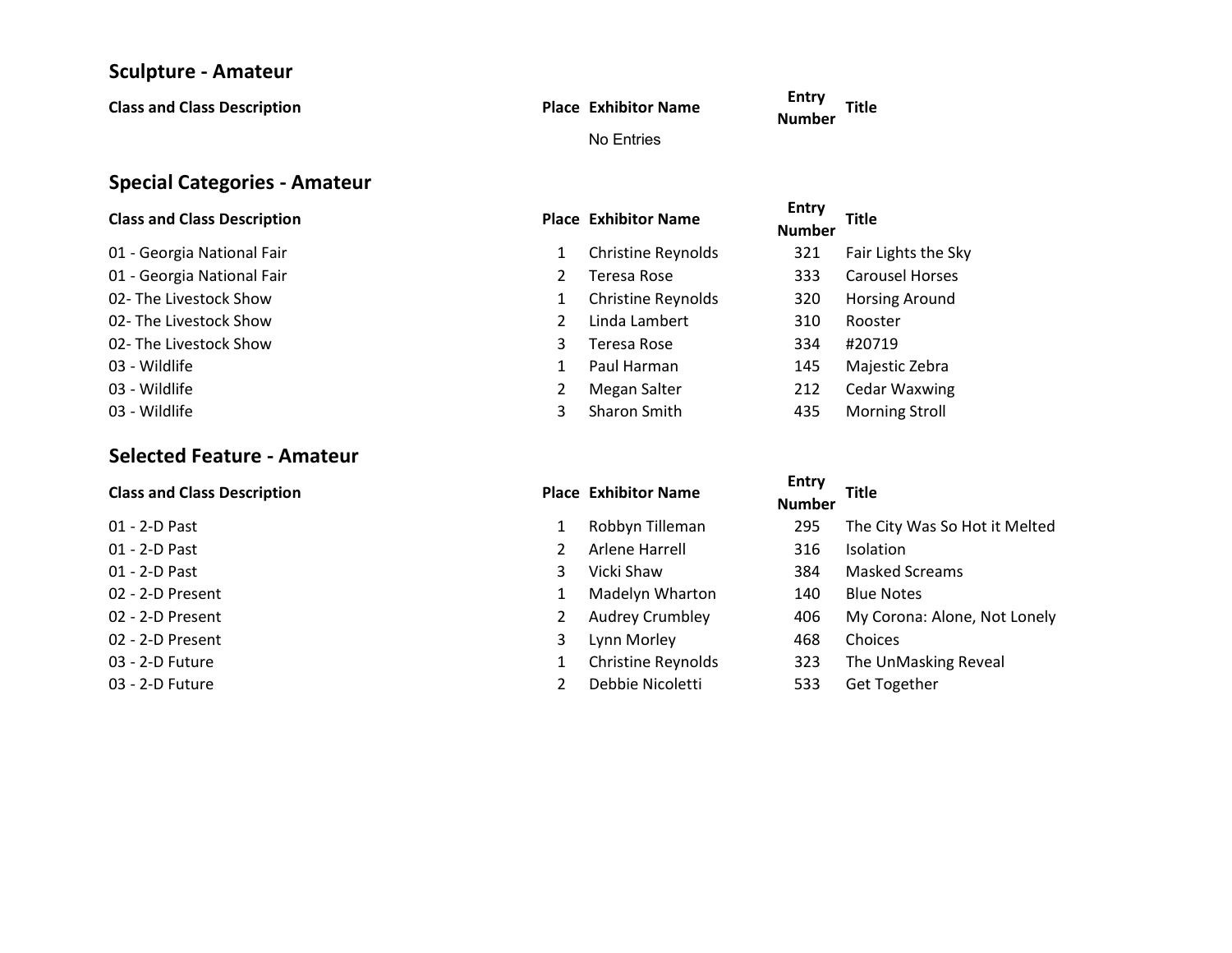# Fine Art - Open or Professional

# Fine Crafts - Open or Professional

| <b>Class and Class Description</b> |                | <b>Place Exhibitor Name</b> | <b>Entry</b><br><b>Number</b> | <b>Title</b>         |
|------------------------------------|----------------|-----------------------------|-------------------------------|----------------------|
| 01 - Basketry                      | 1              | Nancy Lucas                 | 98                            | Peach Offering       |
| 01 - Basketry                      | $\overline{2}$ | Nancy Lucas                 | 97                            | Cobra Basket         |
| 01 - Basketry                      | 3              | Nancy Lucas                 | 99                            | Peaches a'plenty     |
| 02 - Fiber                         | 1              | JoAnn Camp                  | 188                           | <b>Full Circle</b>   |
| 02 - Fiber                         | 2              | JoAnn Camp                  | 190                           | Master Builder       |
| 02 - Fiber                         | 3              | JoAnn Camp                  | 189                           | <b>Empty Spaces</b>  |
| 03 - Gourd Art                     | $\mathbf{1}$   | <b>Dennis McDonald</b>      | 156                           | Lava                 |
| 03 - Gourd Art                     | $\overline{2}$ | Carrali Duston              | 296                           | The Dropping Monk    |
| 03 - Gourd Art                     | 3              | Dennis McDonald             | 154                           | Savanna              |
| 04 - Metal Smithing                | 3              | Chris Wilson                | 348                           | Drawknife            |
| 05 - Mixed Media                   | 1              | Nancy Lucas                 | 100                           | Little Peach Thief   |
| 05 - Mixed Media                   | $\overline{2}$ | Mary Jessup                 | 60                            | Got a lot on my mind |
| 05 - Mixed Media                   | 3              | Chris Wilson                | 352                           | Flying with Scissors |
| 06 - Pottery and Glass             | 1              | Jim Mitchell                | 229                           | One Two Many         |
| 06 - Pottery and Glass             | $\overline{2}$ | Mary Jessup                 | 59                            | The silvery moon     |
| 06 - Pottery and Glass             | 3              | Mary Jessup                 | 58                            | One Tooth            |
| 07 - Wood                          | 1              | Chris Wilson                | 351                           | Kingfisher's Lookout |
| 07 - Wood                          | $\overline{2}$ | <b>Billy Dykes</b>          | 275                           | Bonnie's Bowl        |
| 07 - Wood                          | 3              | Chris Wilson                | 349                           | Beauty No Longer     |
| 08 - Mosaics                       | 1              | <b>Randy Sanders</b>        | 198                           | Sunset Barn          |
| 08 - Mosaics                       | 2              | <b>Brenda Pitts</b>         | 289                           | Poppy-itis           |
| 08 - Mosaics                       | 3              | Karla Hunt                  | 283                           | <b>Splashes</b>      |
|                                    |                |                             |                               |                      |

# Miniatures - Open or Professional

|  |  |  | <b>Class and Class Description</b> |  |
|--|--|--|------------------------------------|--|
|--|--|--|------------------------------------|--|

|              | 01 - Miniature 2-D |
|--------------|--------------------|
|              | 01 - Miniature 2-D |
| $\mathbf{A}$ | M11.22.13.22.22.2  |

- 
- 
- 

|                                    |                             | <b>Entry</b>     |
|------------------------------------|-----------------------------|------------------|
| <b>Class and Class Description</b> | <b>Place Exhibitor Name</b> | <b>Nicessale</b> |

- 
- 
- 
- 
- 

| <b>Class and Class Description</b> |              | <b>Place Exhibitor Name</b> | Entry<br><b>Number</b> | Title                  |
|------------------------------------|--------------|-----------------------------|------------------------|------------------------|
| 01 - Miniature 2-D                 | $\mathbf{1}$ | Chris Wilson                | 491                    | <b>Troubled Waters</b> |
| 01 - Miniature 2-D                 | 2            | Nancy Guerine               | 207                    | Ritzy Rubber Ducks     |

- 01 Miniature 2-D **3 Access 2018** Susan Verrochi 327 Beach House
- 02 Miniature 3-D 1 Chris Wilson 358 Secret Spaces
- 02 Miniature 3-D 2 Chris Wilson 359 Stop Mocking Me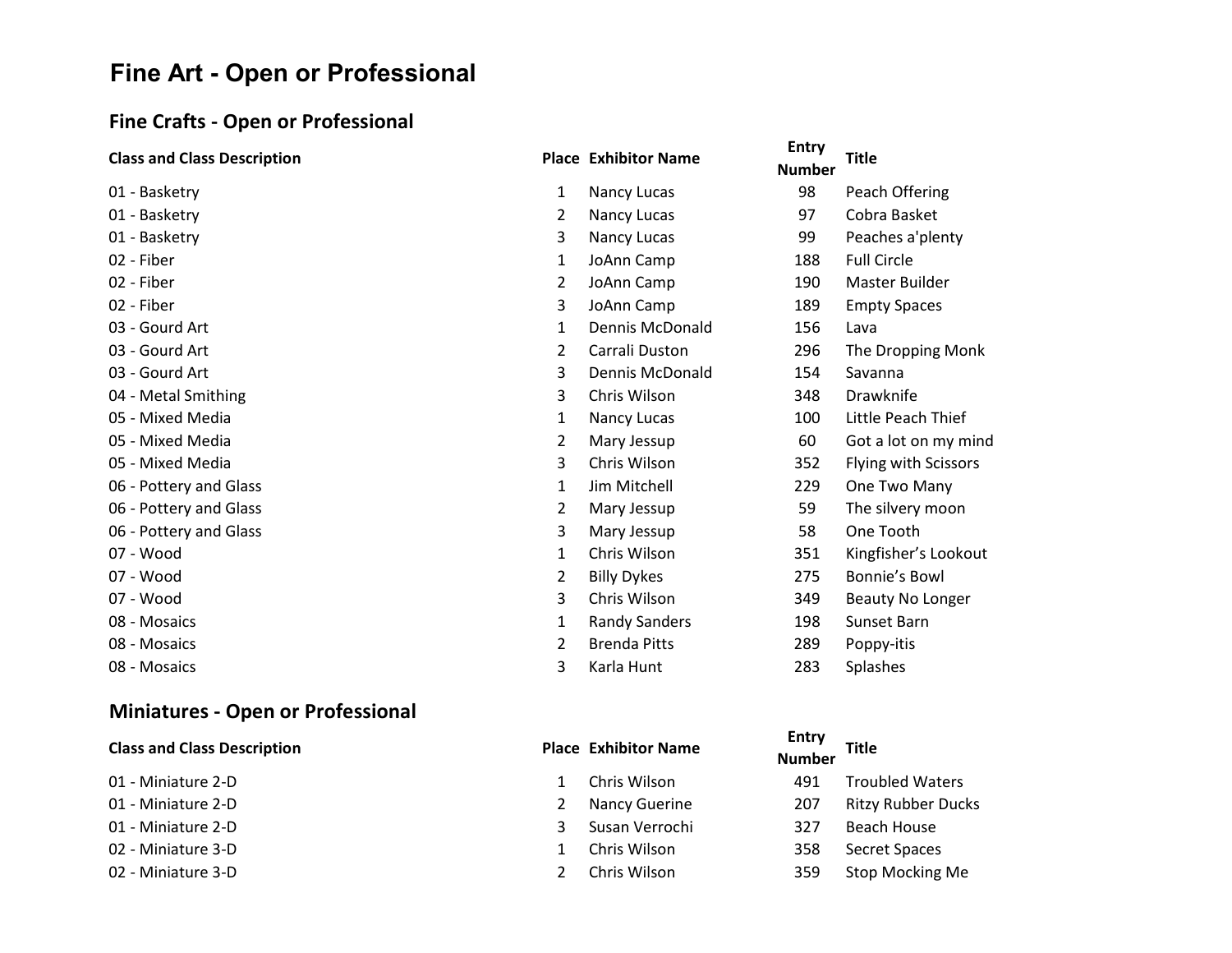### Paintings - Open or Professional

### Class and Class Description **Place Exhibitor Name** Place Exhibitor Name

01 - Painting on Canvas or Panel 1 Christine Martinelli 01 - Painting on Canvas or Panel 2 Shanda Wilson 386 Cheval Blanck Blanck 386 Cheval Blanck Blanck Blanck Blanck 01 - Painting on Canvas or Panel 3 Marcia Manning 184 Water Dog 184 Water Dog 184 Water Dog 184 Water Dog 184 W 02 - Painting on Paper or Watercolor Canvas 1 Katlin Buck 02 - Painting on Paper or Watercolor Canvas 2 Clint Samples 02 - Painting on Paper or Watercolor Canvas **3** Dana Thompson 03 - Other Two Dimensional 1 Micah Goguen 03 - Other Two Dimensional 2008 - 2012 More 2014 Nothing More 2014 2014 Nothing More 2014 03 - Other Two Dimensional 3 Craig Hudson 288 Mrs Hill

# Sculpture - Open or Professional

# Entry<br>Class and Class Description **Place Exhibitor Name**

- 01 Metal or Wood **1 Richard Woods** 383 Saw
- 
- 
- 
- 
- 

# Special Categories - Open or Professional

### Class and Class Description **Place Exhibitor Name** Place Exhibitor Name

- 01 Georgia National Fair 1 Jackie Raburn 2014 01 - Georgia National Fair 2 Nancy Lucas 106 Girl Power 2 Nancy Lucas 106 Girl Power 2 Nancy Lucas 01 - Georgia National Fair 3 Martha H Tisdale 02- The Livestock Show 1 Kathi Wilson 30-02- The Livestock Show 2 Miriam Rowell 42 02- The Livestock Show 3 Kim Foster outspace 1 Miriam Rowell 1 Miriam Rowell 1 Miriam Rowell 423 Wading and Fishing
- 

|--|

02 - Miniature 3-D **3 No. 28 Coiled flower bowl** 3 Karin Anderson 28 Coiled flower bowl

- 
- 
- 
- 
- 
- 
- 
- 
- 

| <b>Entry</b><br><b>Number</b> | Title                            |
|-------------------------------|----------------------------------|
| 40                            | Dandelions in the Sunset         |
| 386                           | Cheval Blanc                     |
| 184                           | Water Dog                        |
| 157                           | Find Me                          |
| 213                           | Summer Sanctuary                 |
| 474                           | Her Day in the Sun               |
| 438                           | That Kind of Day                 |
| 447                           | <b>Nothing More Nothing Less</b> |

**Number** Title 01 - Metal or Wood 2 Billy Dykes 274 A Star is Born 01 - Metal or Wood **3** Chris Wilson 3 Chris Wilson 356 Counterstike 02 - Clay or Stone 1 Deanna Griffin 1992 - Andrea Melissa 02 - Clay or Stone 2 Lee Woodall 526 Construction - Deconstruction - Deconstruction 02 - Clay or Stone 6 10 and 527 Melting Pot 4

| <b>Entry</b><br><b>Number</b> | <b>Title</b>               |
|-------------------------------|----------------------------|
| 253                           | Night Majic                |
| 106                           | Girl Power                 |
| 238                           | Georgia National Fair 2021 |
| 459                           | White Horse                |
| 422                           | New Calf                   |
| 503                           | A Bunch of Bull            |
| כרו                           | Wading and Eiching         |

03 - Wildlife **2** Chris Wilson 2008 2 2 Chris Wilson 2008 2 2 Chris Wilson 2008 2 2 Chris Milson 2 2 Chris Milson